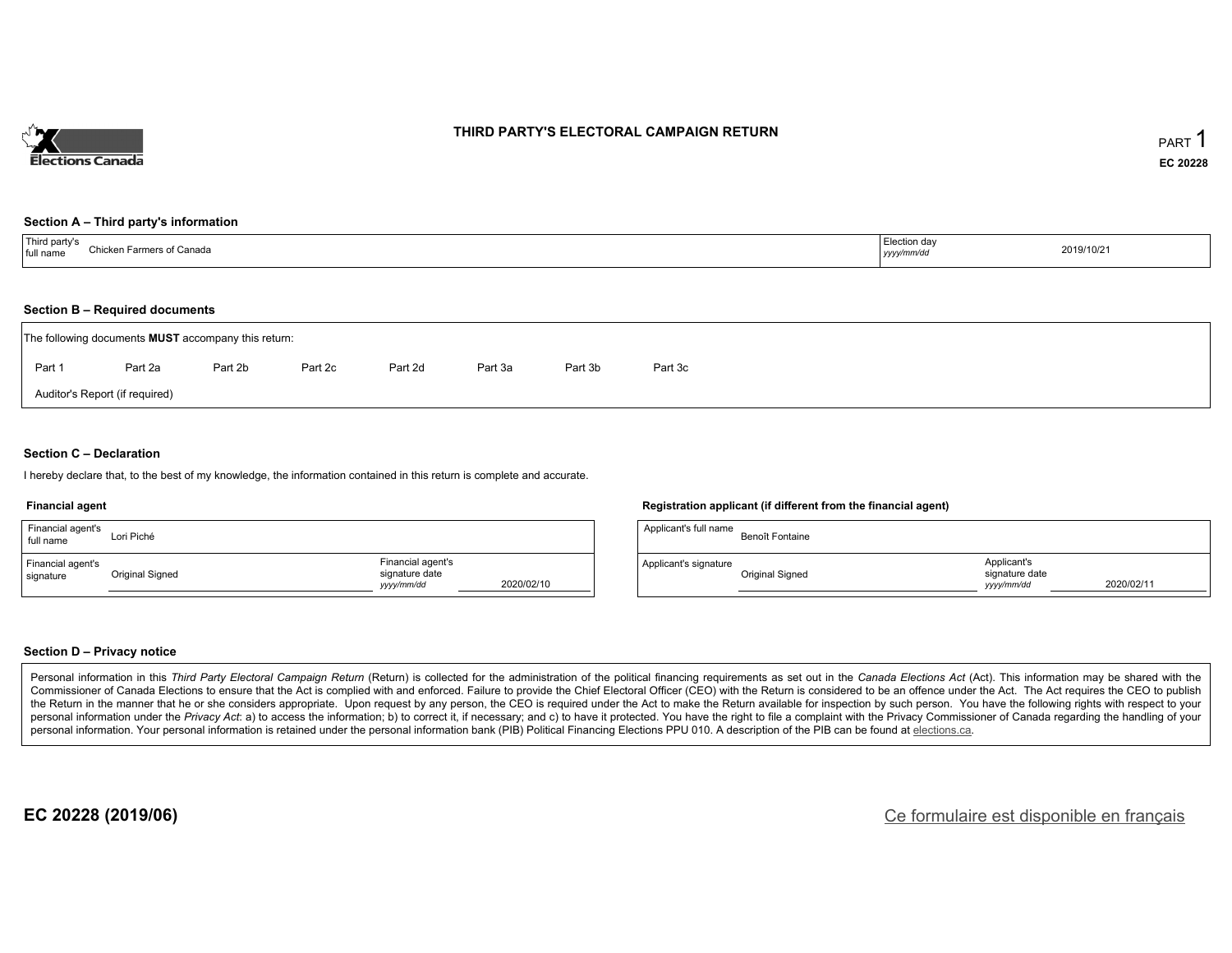

## **THIRD PARTY'S ELECTORAL CAMPAIGN RETURN HIRD PARTY'S ELECTORAL CAMPAIGN RETURN<br>Statement of monetary contributions received PART 2a PART 2a**

**EC 20228**

| No. | Full name | <b>Street</b><br>no. | <b>Street</b> | Apt. | City | Prov./<br>Terr. | Postal<br>code | Date<br>received                                                                    | Individual | <b>Business /</b><br>Commercial<br>organization | Government | Trade union | Corporation<br>without share<br>capital | Unincorporated<br>organization or<br>association |
|-----|-----------|----------------------|---------------|------|------|-----------------|----------------|-------------------------------------------------------------------------------------|------------|-------------------------------------------------|------------|-------------|-----------------------------------------|--------------------------------------------------|
|     |           |                      |               |      |      |                 |                | yyyy/mm/dd                                                                          | \$         | \$                                              | \$         | \$          | \$                                      | \$                                               |
|     |           |                      |               |      |      |                 |                |                                                                                     |            |                                                 |            |             |                                         |                                                  |
|     |           |                      |               |      |      |                 |                |                                                                                     |            |                                                 |            |             |                                         |                                                  |
|     |           |                      |               |      |      |                 |                |                                                                                     |            |                                                 |            |             |                                         |                                                  |
|     |           |                      |               |      |      |                 |                |                                                                                     |            |                                                 |            |             |                                         |                                                  |
|     |           |                      |               |      |      |                 |                |                                                                                     |            |                                                 |            |             |                                         |                                                  |
|     |           |                      |               |      |      |                 |                |                                                                                     |            |                                                 |            |             |                                         |                                                  |
|     |           |                      |               |      |      |                 |                |                                                                                     |            |                                                 |            |             |                                         |                                                  |
|     |           |                      |               |      |      |                 |                |                                                                                     |            |                                                 |            |             |                                         |                                                  |
|     |           |                      |               |      |      |                 |                |                                                                                     |            |                                                 |            |             |                                         |                                                  |
|     |           |                      |               |      |      |                 |                |                                                                                     |            |                                                 |            |             |                                         |                                                  |
|     |           |                      |               |      |      |                 |                |                                                                                     |            |                                                 |            |             |                                         |                                                  |
|     |           |                      |               |      |      |                 |                |                                                                                     |            |                                                 |            |             |                                         |                                                  |
|     |           |                      |               |      |      |                 |                |                                                                                     |            |                                                 |            |             |                                         |                                                  |
|     |           |                      |               |      |      |                 |                |                                                                                     |            |                                                 |            |             |                                         |                                                  |
|     |           |                      |               |      |      |                 |                | Totals carried forward from previous page \$                                        |            |                                                 |            |             |                                         |                                                  |
|     |           |                      |               |      |      |                 |                | Total amount of monetary contributions by contributors who gave over \$200 (A)      |            |                                                 |            |             |                                         |                                                  |
|     |           |                      |               |      |      |                 |                | Number of contributors who gave over \$200                                          |            |                                                 |            |             |                                         |                                                  |
|     |           |                      |               |      |      |                 |                | Total amount of monetary contributions by contributors who gave \$200 or less $(B)$ |            |                                                 |            |             |                                         |                                                  |
|     |           |                      |               |      |      |                 |                | Number of contributors who gave \$200 or less                                       |            |                                                 |            |             |                                         |                                                  |
|     |           |                      |               |      |      |                 |                | Total amount of all monetary contributions (A+B)                                    |            |                                                 |            |             |                                         |                                                  |
|     |           |                      |               |      |      |                 |                | Number of contributors who gave monetary contributions                              |            |                                                 |            |             |                                         |                                                  |

| Third<br>  party | anada | ,,,,, | 2019/10/2 | Page |  | $\cdot$ |  |
|------------------|-------|-------|-----------|------|--|---------|--|
|------------------|-------|-------|-----------|------|--|---------|--|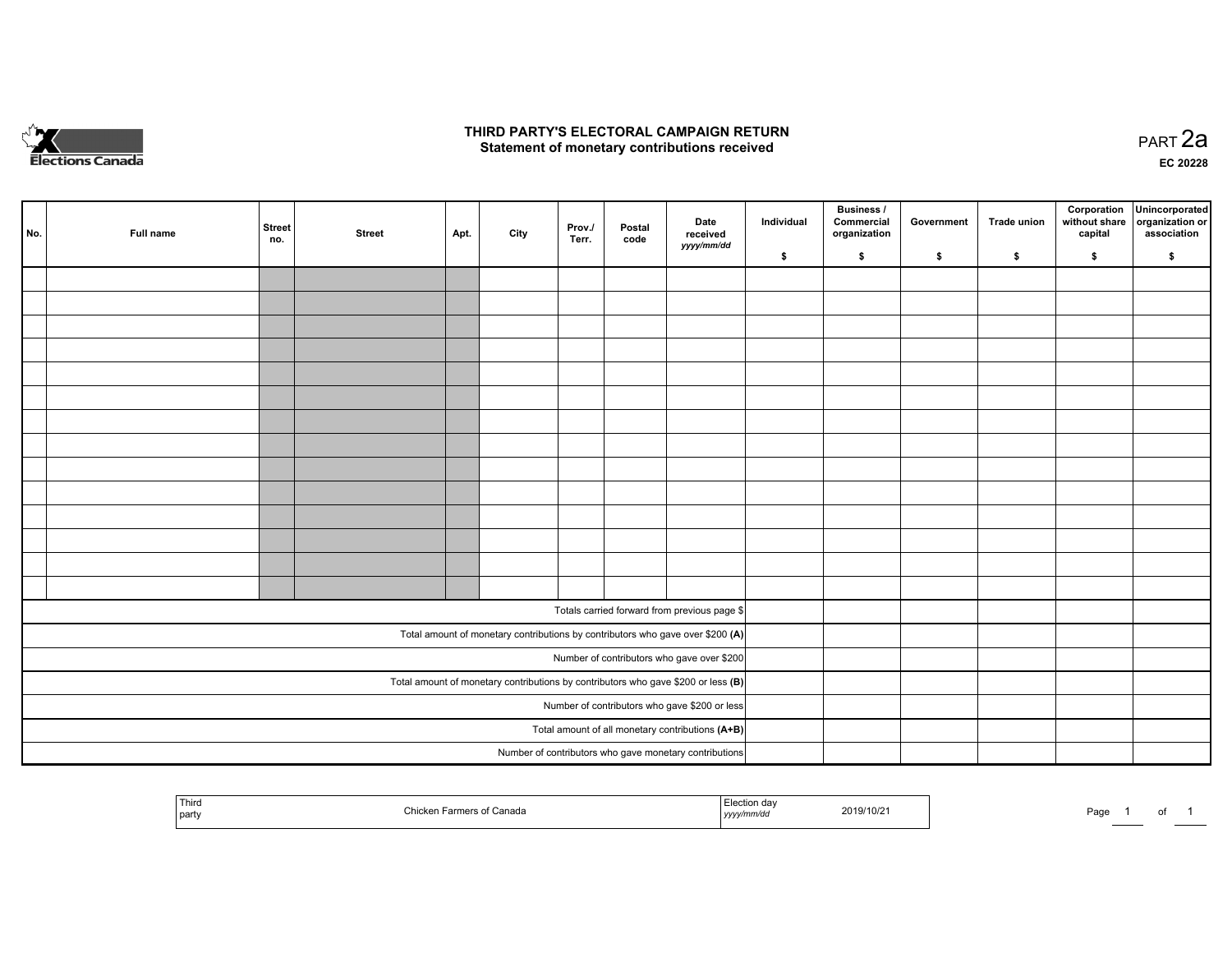

## **THIRD PARTY'S ELECTORAL CAMPAIGN RETURN**  THIRD PARTY'S ELECTORAL CAMPAIGN RETURN<br>Statement of non-monetary contributions received

of 1

| No. | Full name | Street<br>no. | <b>Street</b> | Apt. | City | Prov./<br>Terr. | Postal<br>code | Date<br>received<br>yyyy/mm/dd                                                          | Individual | <b>Business /</b><br>Commercial<br>organization | Government | Trade union | Corporation<br>without share<br>capital | Unincorporated<br>organization or<br>association |
|-----|-----------|---------------|---------------|------|------|-----------------|----------------|-----------------------------------------------------------------------------------------|------------|-------------------------------------------------|------------|-------------|-----------------------------------------|--------------------------------------------------|
|     |           |               |               |      |      |                 |                |                                                                                         | \$         | \$                                              | \$         | \$          | \$                                      | \$                                               |
|     |           |               |               |      |      |                 |                |                                                                                         |            |                                                 |            |             |                                         |                                                  |
|     |           |               |               |      |      |                 |                |                                                                                         |            |                                                 |            |             |                                         |                                                  |
|     |           |               |               |      |      |                 |                |                                                                                         |            |                                                 |            |             |                                         |                                                  |
|     |           |               |               |      |      |                 |                |                                                                                         |            |                                                 |            |             |                                         |                                                  |
|     |           |               |               |      |      |                 |                |                                                                                         |            |                                                 |            |             |                                         |                                                  |
|     |           |               |               |      |      |                 |                |                                                                                         |            |                                                 |            |             |                                         |                                                  |
|     |           |               |               |      |      |                 |                |                                                                                         |            |                                                 |            |             |                                         |                                                  |
|     |           |               |               |      |      |                 |                |                                                                                         |            |                                                 |            |             |                                         |                                                  |
|     |           |               |               |      |      |                 |                |                                                                                         |            |                                                 |            |             |                                         |                                                  |
|     |           |               |               |      |      |                 |                |                                                                                         |            |                                                 |            |             |                                         |                                                  |
|     |           |               |               |      |      |                 |                |                                                                                         |            |                                                 |            |             |                                         |                                                  |
|     |           |               |               |      |      |                 |                |                                                                                         |            |                                                 |            |             |                                         |                                                  |
|     |           |               |               |      |      |                 |                |                                                                                         |            |                                                 |            |             |                                         |                                                  |
|     |           |               |               |      |      |                 |                |                                                                                         |            |                                                 |            |             |                                         |                                                  |
|     |           |               |               |      |      |                 |                |                                                                                         |            |                                                 |            |             |                                         |                                                  |
|     |           |               |               |      |      |                 |                | Totals carried forward from previous page \$                                            |            |                                                 |            |             |                                         |                                                  |
|     |           |               |               |      |      |                 |                | Total amount of non-monetary contributions by contributors who gave over \$200 (A)      |            |                                                 |            |             |                                         |                                                  |
|     |           |               |               |      |      |                 |                | Number of contributors who gave over \$200                                              |            |                                                 |            |             |                                         |                                                  |
|     |           |               |               |      |      |                 |                | Total amount of non-monetary contributions by contributors who gave \$200 or less $(B)$ |            |                                                 |            |             |                                         |                                                  |
|     |           |               |               |      |      |                 |                | Number of contributors who gave \$200 or less                                           |            |                                                 |            |             |                                         |                                                  |
|     |           |               |               |      |      |                 |                | Total amount of all non-monetary contributions (A+B)                                    |            |                                                 |            |             |                                         |                                                  |
|     |           |               |               |      |      |                 |                | Number of contributors who gave non-monetary contributions                              |            |                                                 |            |             |                                         |                                                  |
|     |           |               |               |      |      |                 |                |                                                                                         |            |                                                 |            |             |                                         |                                                  |

| Third<br>  party | <i>r</i> armers<br>f Canada<br>ers ∩⊺ | ulon dav<br>yyyy/mm/dd | 2019/10/21 | Page | <b>Contract Contract</b> |
|------------------|---------------------------------------|------------------------|------------|------|--------------------------|
|------------------|---------------------------------------|------------------------|------------|------|--------------------------|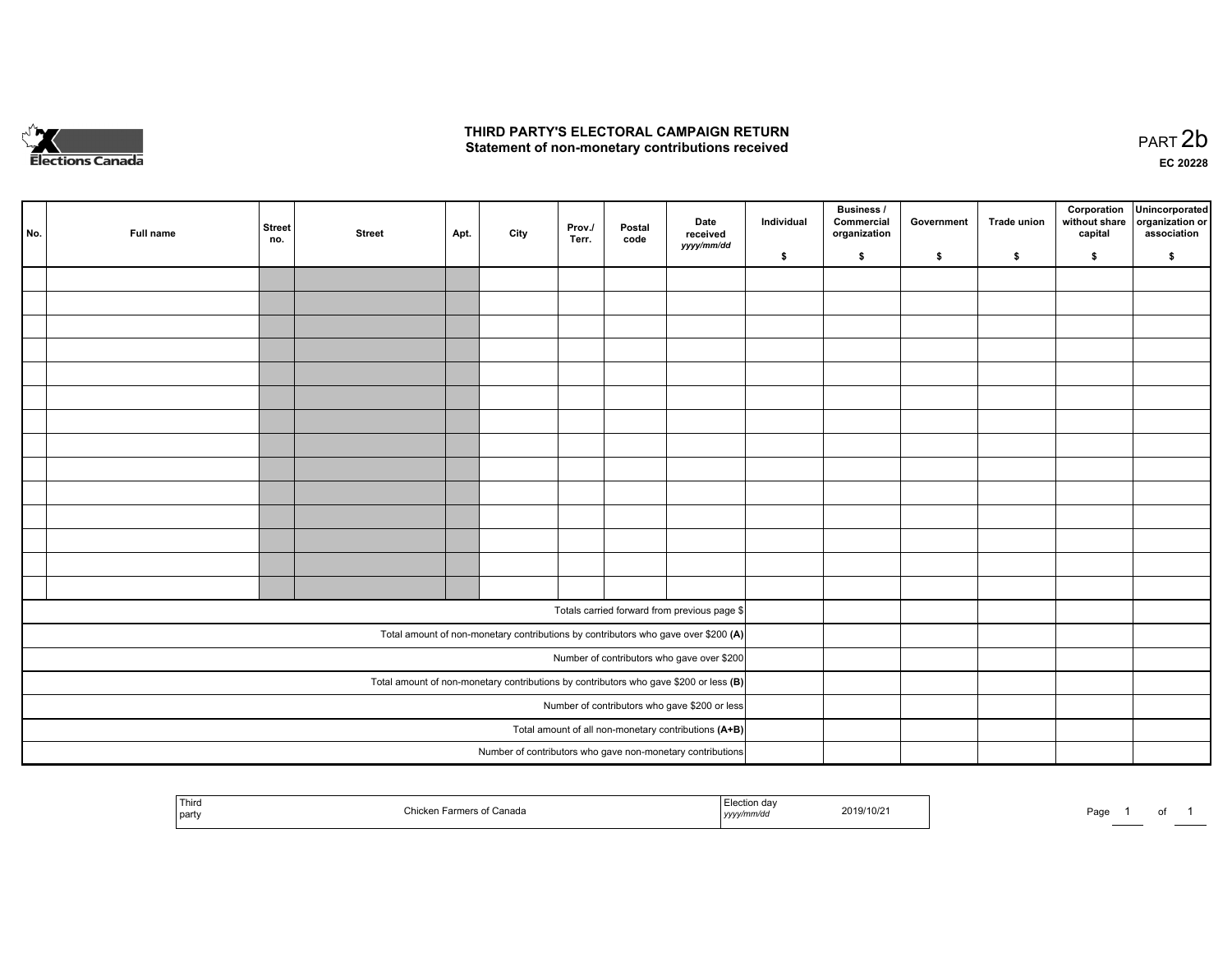

## **THIRD PARTY'S ELECTORAL CAMPAIGN RETURN STATE:** PRACT OF OPPRESS TO PART 2C STATE STATE STATE STATE STATE STATE STATE STATE STATE STATE STATE STATE STA<br>PART 2C Statement of operating loans received

**EC 20228**

| No. | Full name | <b>Street</b><br>no. | <b>Street</b> | Apt. | City | Prov./<br>Terr. | Postal<br>code | Date<br>received                                                | Individual | <b>Business /</b><br>Commercial<br>organization | Government | <b>Trade union</b> | Corporation<br>capital | Unincorporated<br>without share   organization or<br>association |
|-----|-----------|----------------------|---------------|------|------|-----------------|----------------|-----------------------------------------------------------------|------------|-------------------------------------------------|------------|--------------------|------------------------|------------------------------------------------------------------|
|     |           |                      |               |      |      |                 |                | yyyy/mm/dd                                                      | \$         | \$                                              | \$         | \$                 | \$                     | \$                                                               |
|     |           |                      |               |      |      |                 |                |                                                                 |            |                                                 |            |                    |                        |                                                                  |
|     |           |                      |               |      |      |                 |                |                                                                 |            |                                                 |            |                    |                        |                                                                  |
|     |           |                      |               |      |      |                 |                |                                                                 |            |                                                 |            |                    |                        |                                                                  |
|     |           |                      |               |      |      |                 |                |                                                                 |            |                                                 |            |                    |                        |                                                                  |
|     |           |                      |               |      |      |                 |                |                                                                 |            |                                                 |            |                    |                        |                                                                  |
|     |           |                      |               |      |      |                 |                |                                                                 |            |                                                 |            |                    |                        |                                                                  |
|     |           |                      |               |      |      |                 |                |                                                                 |            |                                                 |            |                    |                        |                                                                  |
|     |           |                      |               |      |      |                 |                |                                                                 |            |                                                 |            |                    |                        |                                                                  |
|     |           |                      |               |      |      |                 |                |                                                                 |            |                                                 |            |                    |                        |                                                                  |
|     |           |                      |               |      |      |                 |                |                                                                 |            |                                                 |            |                    |                        |                                                                  |
|     |           |                      |               |      |      |                 |                |                                                                 |            |                                                 |            |                    |                        |                                                                  |
|     |           |                      |               |      |      |                 |                |                                                                 |            |                                                 |            |                    |                        |                                                                  |
|     |           |                      |               |      |      |                 |                |                                                                 |            |                                                 |            |                    |                        |                                                                  |
|     |           |                      |               |      |      |                 |                |                                                                 |            |                                                 |            |                    |                        |                                                                  |
|     |           |                      |               |      |      |                 |                | Totals carried forward from previous page \$                    |            |                                                 |            |                    |                        |                                                                  |
|     |           |                      |               |      |      |                 |                | Total amount of loans by lenders who provided over \$200 (A)    |            |                                                 |            |                    |                        |                                                                  |
|     |           |                      |               |      |      |                 |                | Number of lenders who provided over \$200                       |            |                                                 |            |                    |                        |                                                                  |
|     |           |                      |               |      |      |                 |                | Total amount of loans by lenders who provided \$200 or less (B) |            |                                                 |            |                    |                        |                                                                  |
|     |           |                      |               |      |      |                 |                | Number of lenders who provided \$200 or less                    |            |                                                 |            |                    |                        |                                                                  |
|     |           |                      |               |      |      |                 |                | Total amount of all loans (A+B)                                 |            |                                                 |            |                    |                        |                                                                  |
|     |           |                      |               |      |      |                 |                | Number of all lenders who provided loans                        |            |                                                 |            |                    |                        |                                                                  |

| Third<br>I party | Canada<br>:hicker | — I.<br>$\sim$<br>.JUUII Udv<br>2019/10/2<br>, yyyy/mm/dd | Page |
|------------------|-------------------|-----------------------------------------------------------|------|
|------------------|-------------------|-----------------------------------------------------------|------|

of 1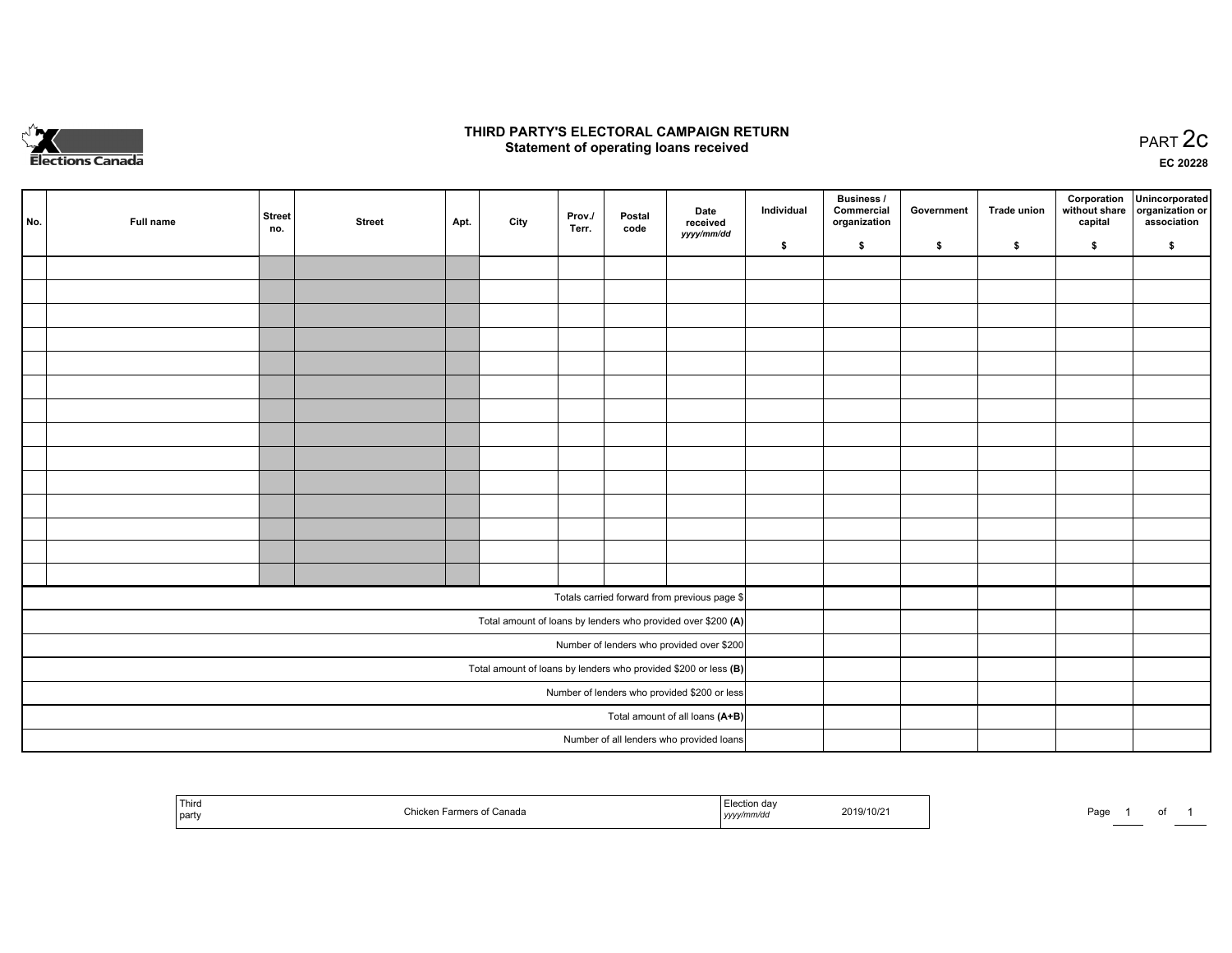

# **THIRD PARTY'S ELECTORAL CAMPAIGN RETURN S** ELECTORAL CAMPAIGN RETURN<br>Summary of inflows PART 2d

| No.   | Type of contributor / lender                    | <b>Monetary</b><br>contributions<br>(Part 2a)<br>\$ | Non-monetary<br>contributions<br>(Part 2b)<br>\$ | Loans<br>(Part 2c)<br>\$ | <b>Total</b><br>\$ | Number of<br>contributors and<br>lenders |
|-------|-------------------------------------------------|-----------------------------------------------------|--------------------------------------------------|--------------------------|--------------------|------------------------------------------|
|       |                                                 |                                                     |                                                  |                          |                    |                                          |
| 1.    | Individuals                                     |                                                     |                                                  |                          |                    |                                          |
|       | 2. Businesses / Commercial organizations        |                                                     |                                                  |                          |                    |                                          |
|       | 3. Governments                                  |                                                     |                                                  |                          |                    |                                          |
| 4.    | Trade unions                                    |                                                     |                                                  |                          |                    |                                          |
| 5.    | Corporations without share capital              |                                                     |                                                  |                          |                    |                                          |
|       | 6. Unincorporated organizations or associations |                                                     |                                                  |                          |                    |                                          |
| 7.    | Total (items 1 to 6)                            |                                                     |                                                  |                          |                    |                                          |
| Total |                                                 |                                                     |                                                  |                          |                    |                                          |
|       | 8. Amount of third party's resources used       |                                                     |                                                  |                          |                    |                                          |
|       | 9. Grand total (items $7$ and $8$ )             |                                                     |                                                  |                          |                    |                                          |

| ' Third<br>party<br>and the control of the con- | *امنطا*<br>`anada<br>Farmers u.<br>unt | <i>≟</i> lection dav<br>.<br>yyyy/mm/da<br>,,,, | 2019/10/21 |
|-------------------------------------------------|----------------------------------------|-------------------------------------------------|------------|
|-------------------------------------------------|----------------------------------------|-------------------------------------------------|------------|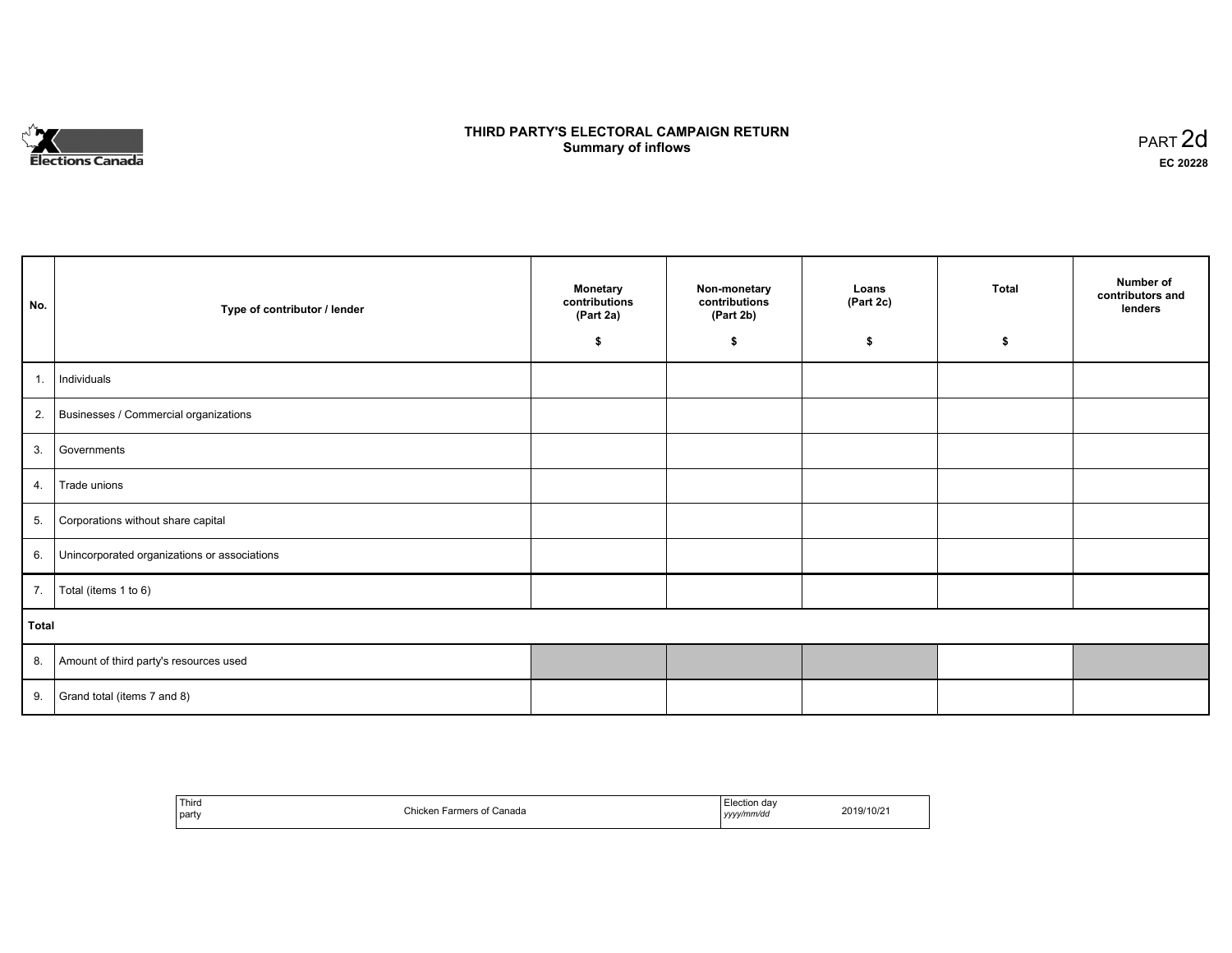

## **THIRD PARTY'S ELECTORAL CAMPAIGN RETURN Statement of expenses incurred for regulated activities that take place during the pre-election period**  *(Only applicable to a fixed-date general election)*

For a list of expense types, expense categories and expense subcategories, refer to Annex II in the Instructions.

| No.      | Date<br>incurred<br>yyyy/mm/dd | <b>ED Code</b><br>$\big $ (if applicable) | Supplier | <b>Expense type</b> | <b>Expense</b><br>category | Expense<br>subcategory | <b>Starting date</b><br>of activity,<br>advertisement<br>or survey<br>yyyy/mm/dd | Ending date<br>of activity,<br>advertisement<br>or survey<br>yyyy/mm/dd | Place of activity or<br>advertisement        | <b>Expense amount</b><br>\$ |
|----------|--------------------------------|-------------------------------------------|----------|---------------------|----------------------------|------------------------|----------------------------------------------------------------------------------|-------------------------------------------------------------------------|----------------------------------------------|-----------------------------|
|          |                                |                                           |          |                     |                            |                        |                                                                                  |                                                                         |                                              |                             |
|          |                                |                                           |          |                     |                            |                        |                                                                                  |                                                                         |                                              |                             |
|          |                                |                                           |          |                     |                            |                        |                                                                                  |                                                                         |                                              |                             |
|          |                                |                                           |          |                     |                            |                        |                                                                                  |                                                                         |                                              |                             |
|          |                                |                                           |          |                     |                            |                        |                                                                                  |                                                                         |                                              |                             |
|          |                                |                                           |          |                     |                            |                        |                                                                                  |                                                                         |                                              |                             |
|          |                                |                                           |          |                     |                            |                        |                                                                                  |                                                                         |                                              |                             |
|          |                                |                                           |          |                     |                            |                        |                                                                                  |                                                                         |                                              |                             |
|          |                                |                                           |          |                     |                            |                        |                                                                                  |                                                                         |                                              |                             |
|          |                                |                                           |          |                     |                            |                        |                                                                                  |                                                                         |                                              |                             |
|          |                                |                                           |          |                     |                            |                        |                                                                                  |                                                                         |                                              |                             |
|          |                                |                                           |          |                     |                            |                        |                                                                                  |                                                                         |                                              |                             |
|          |                                |                                           |          |                     |                            |                        |                                                                                  |                                                                         |                                              |                             |
|          |                                |                                           |          |                     |                            |                        |                                                                                  |                                                                         |                                              |                             |
|          |                                |                                           |          |                     |                            |                        |                                                                                  |                                                                         |                                              |                             |
|          |                                |                                           |          |                     |                            |                        |                                                                                  |                                                                         |                                              |                             |
|          |                                |                                           |          |                     |                            |                        |                                                                                  |                                                                         |                                              |                             |
|          |                                |                                           |          |                     |                            |                        |                                                                                  |                                                                         | Totals carried forward from previous page \$ |                             |
| Total \$ |                                |                                           |          |                     |                            |                        |                                                                                  |                                                                         |                                              |                             |

| Third<br>party | : Canada<br>…nickr<br>orr | 2019/10/2<br>yyyymmvao | Page |
|----------------|---------------------------|------------------------|------|
|----------------|---------------------------|------------------------|------|

PART 3a **EC 20228**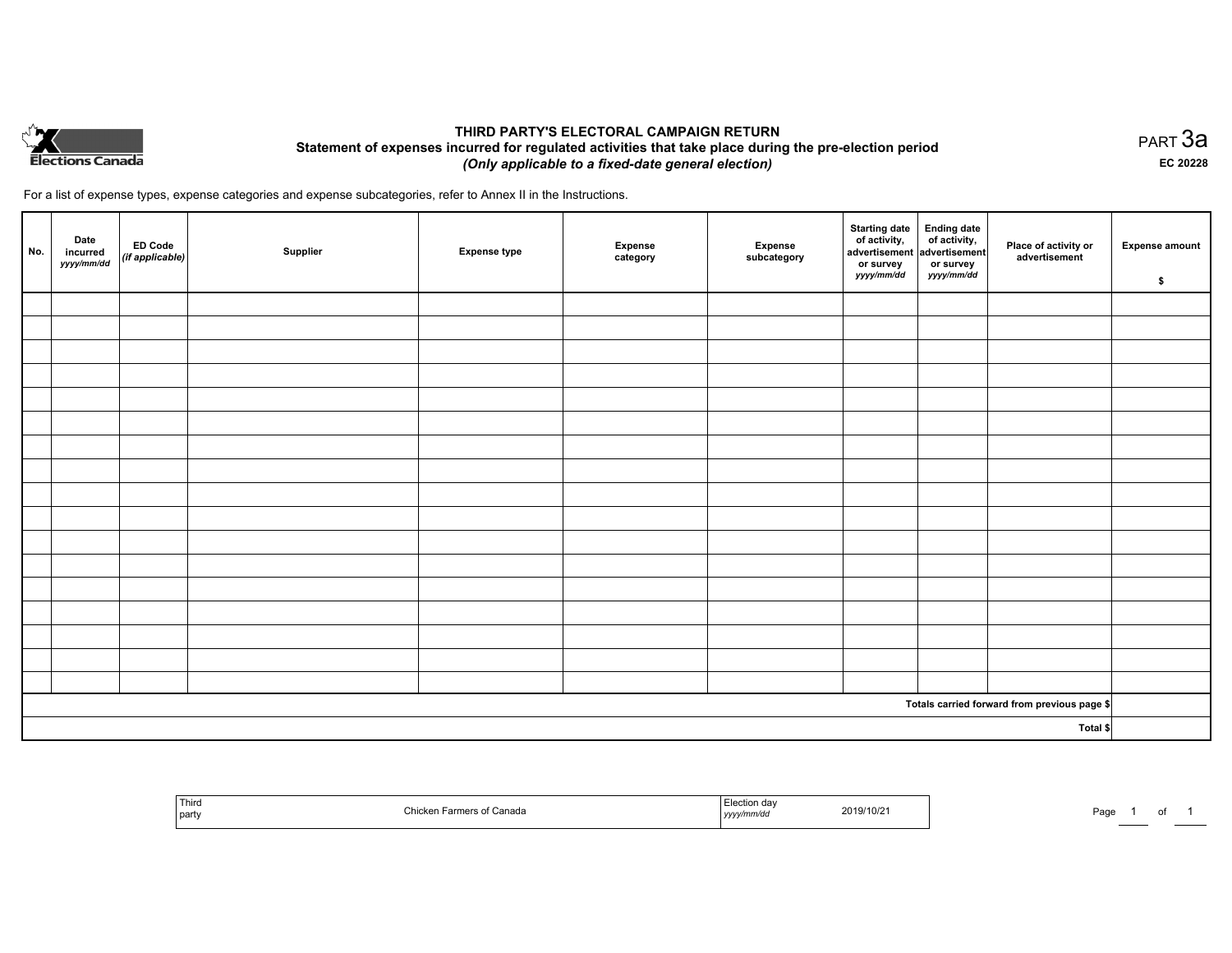

# **THIRD PARTY'S ELECTORAL CAMPAIGN RETURN Statement of expenses incurred for regulated activities that take place during the election period**<br>PART  $3\mathsf{b}$

**EC 20228**

For a list of expense types, expense categories and expense subcategories, refer to Annex II in the Instructions.

| No.                                          | Date<br>incurred<br>yyyy/mm/dd | <b>ED Code</b><br>(if applicable) | Supplier     | <b>Expense type</b>         | <b>Expense</b><br>category | <b>Expense</b><br>subcategory      | <b>Starting date</b><br>of activity.<br>advertisement<br>or survey | <b>Ending date</b><br>of activity,<br>advertisement<br>or survey | Place of activity or<br>advertisement | <b>Expense amount</b> |
|----------------------------------------------|--------------------------------|-----------------------------------|--------------|-----------------------------|----------------------------|------------------------------------|--------------------------------------------------------------------|------------------------------------------------------------------|---------------------------------------|-----------------------|
|                                              |                                |                                   |              |                             |                            |                                    | yyyy/mm/dd                                                         | yyyy/mm/dd                                                       |                                       | \$                    |
|                                              | 2019/08/30                     |                                   | inMotion     | <b>Election Advertising</b> | <b>Production Costs</b>    | <b>Production Costs for Videos</b> | 2019/10/08                                                         | 2019/11/11                                                       | National                              | 1,040.00              |
| $\overline{2}$                               | 2019/09/04                     |                                   | inMotion     | <b>Election Advertising</b> | <b>Production Costs</b>    | <b>Production Costs</b>            | 2019/10/08                                                         | 2019/11/11                                                       | National                              | 4,900.00              |
| 3                                            | 2019/09/13                     |                                   | Gilmore      | <b>Election Advertising</b> | Signs                      | Signs (lawn signs, billboards,     | 2019/09/16                                                         | 2019/10/21                                                       | National                              | 1.295.00              |
| 4                                            | 2019/09/30                     |                                   | inMotion     | <b>Election Advertising</b> | <b>Production Costs</b>    | <b>Production Costs</b>            | 2019/10/08                                                         | 2019/11/11                                                       | National                              | 4,900.00              |
| 5                                            | 2019/09/30                     |                                   | Gilmore      | Election Advertising        | Print Media                | Print Media (newspapers, m         | 2019/09/16                                                         | 2019/10/21                                                       | National                              | 445.00                |
| 6                                            | 2019/10/08                     |                                   | Twitter Inc. | Election Advertising        | Placement Costs            | <b>Placements Costs</b>            | 2019/10/08                                                         | 2019/10/08                                                       | National                              | 50.00                 |
| $\overline{7}$                               | 2019/10/09                     |                                   | Twitter Inc. | <b>Election Advertising</b> | Placement Costs            | <b>Placements Costs</b>            | 2019/10/09                                                         | 2019/10/09                                                       | National                              | 49.23                 |
| 8                                            | 2019/10/10                     |                                   | Twitter Inc. | <b>Election Advertising</b> | Placement Costs            | <b>Placements Costs</b>            | 2019/10/10                                                         | 2019/10/10                                                       | National                              | 50.00                 |
| 9                                            | 2019/10/11                     |                                   | Twitter Inc. | Election Advertising        | Placement Costs            | <b>Placements Costs</b>            | 2019/10/11                                                         | 2019/10/11                                                       | National                              | 50.00                 |
| 10                                           | 2019/10/12                     |                                   | Twitter Inc. | <b>Election Advertising</b> | Placement Costs            | <b>Placements Costs</b>            | 2019/10/12                                                         | 2019/10/12                                                       | National                              | 50.01                 |
| 11                                           | 2019/10/13                     |                                   | Twitter Inc. | <b>Election Advertising</b> | Placement Costs            | <b>Placements Costs</b>            | 2019/10/13                                                         | 2019/10/13                                                       | National                              | 50.00                 |
| 12                                           | 2019/10/13                     |                                   | Facebook     | Election Advertising        | Placement Costs            | <b>Placements Costs</b>            | 2019/10/09                                                         | 2019/10/13                                                       | National                              | 238.54                |
| 13                                           | 2019/10/14                     |                                   | Twitter Inc. | <b>Election Advertising</b> | Placement Costs            | <b>Placements Costs</b>            | 2019/10/14                                                         | 2014/10/21                                                       | National                              | 50.00                 |
| 14                                           | 2015/10/21                     |                                   | Twitter Inc. | <b>Election Advertising</b> | Placement Costs            | <b>Placements Costs</b>            | 2019/10/15                                                         | 2019/10/21                                                       | National                              | 350.01                |
| 15                                           | 2020/01/26                     |                                   | Facebook     | <b>Election Advertising</b> | Placement Costs            | <b>Placements Costs</b>            | 2020/01/19                                                         | 2019/10/26                                                       | National                              | 558.11                |
|                                              |                                |                                   |              |                             |                            |                                    |                                                                    |                                                                  |                                       |                       |
|                                              |                                |                                   |              |                             |                            |                                    |                                                                    |                                                                  |                                       |                       |
| Totals carried forward from previous page \$ |                                |                                   |              |                             |                            |                                    | 14,075.90                                                          |                                                                  |                                       |                       |
| Total \$                                     |                                |                                   |              |                             |                            |                                    | 14,075.90                                                          |                                                                  |                                       |                       |

| 2019/10/2 | спон оа<br>hada<br>-arme<br>- - -<br>1m/de<br>.<br>,,,,, |
|-----------|----------------------------------------------------------|
|-----------|----------------------------------------------------------|

Page 1 of 1